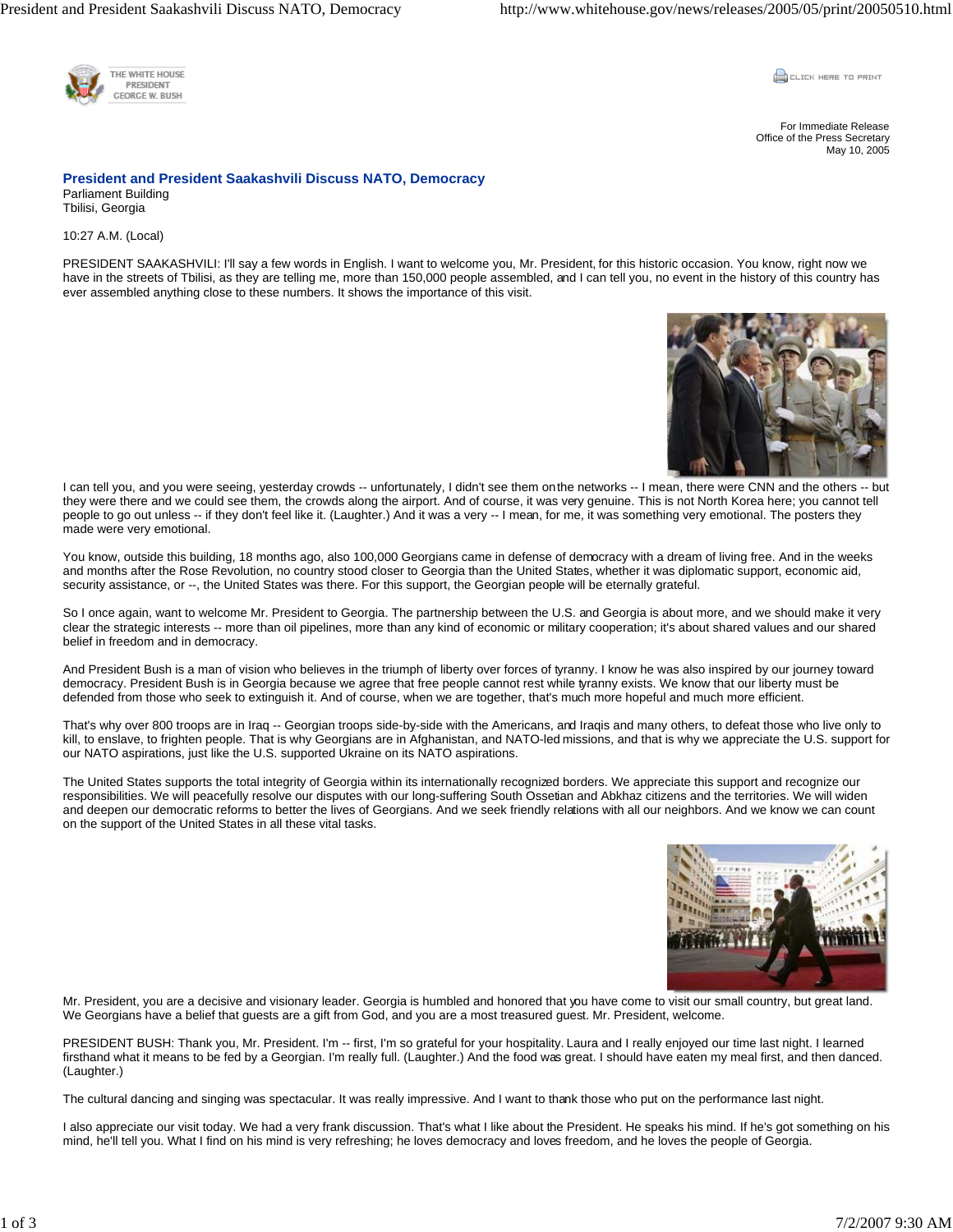The Rose Revolution was a powerful moment in modern history. It not only inspired the people of Georgia, it inspired others around the world that want to live in a free society. I think people will look back at this moment in history and be -- and marvel at the courage of people who have said, I want generations to grow up in a hopeful world.

And so, Mr. President, thank you for setting such a good example, you and your people. I appreciate the reforms you have put in place here. Georgia has come a long way very quickly. The President recognizes there's a lot of work to be done to leave the foundations, institutional foundations in place, so that no one will ever be able to overturn democracy. That's an independent judiciary, rule of law, free media. He was complaining about the media, which is a good sign. (Laughter.) It means you're free. I sometimes complain about ours, but not too publicly, of course.

I'm looking forward to the meeting with members of the civil society. The President kindly set up a meeting where I will remind people that a truly democratic society is one that honors and respects minorities. This is a very diverse country. You've had a great tradition of honoring minorities in this country, and your democracy will continue to do so.



We talked about NATO. The President is very clear about his intentions to meet the obligations to join NATO. And, Mr. President, we look forward to working with you to meet those obligations. NATO is a very important alliance for the United States of America. It's a place where we have our strategic conversations with our transatlantic friends, and we want to help you achieve your objective there.

I thank the President again; I want to thank the people of Georgia for contributing troops to Iraq and Afghanistan. You've got a fine group of people that are helping serve the cause of freedom. We discussed the way forward in Iraq, discussed the importance of a democracy in the greater Middle East in order to leave behind a peaceful tomorrow. We talked about the peaceful resolution of regional issues. And I look forward to working with the President on his request, if he so chooses, to help deal with some of these issues, like stuff he says here --\*. But one of the things that I was most appreciative of is his full understanding of the need and the desire to settle these issues peacefully. And I'm confident, with good work and cooperation, we can solve them peacefully. He can solve them peacefully, with our help.

This has been a visit I've really been looking forward to. I look forward to going into Freedom Square -- think about that -- Freedom Square -- to represent my country and to give our thanks to the Georgian people for the example they've set, and the pledge to the Georgian people that you've got a solid friend in America.

Thank you, Mr. President.

PRESIDENT SAAKASHVILI: Thank you, Mr. President. So we'll have, like, two questions each. First, I guess, Georgian journalists, and then whoever.

Q Shall I ask the question in Georgian?

PRESIDENT BUSH: You can ask anybody you want. You can ask me --

Q I have a question to President Bush. Did you have a conversation with Putin regarding the military bases, with old military bases from Georgia? Do you think this question and this issue will be the decision of the OSCE Summit?

PRESIDENT BUSH: This question was about the presence of military troops -- Russian troops in Georgia. We discussed this at the meeting with President Putin at his house. He knew that I was coming to Georgia, of course. I said I was looking forward to talking to my friend, President Saakashvili, and was confident that the issue of military bases would come up. After all, we discussed this -- (inaudible) -- and I've discussed this issue with the Russians before, as well. So this isn't the first time I've had this conversation with President Putin on this issue. -- (inaudible) -- an agreement in place -- (inaudible) -- said to the Russians, we want to work with the government to fulfill -- (inaudible) -- and I think that is a commitment, an important commitment for the people of Georgia to hear, and it's a -- it shows there's grounds for work to get this issue resolved.

Jennifer.